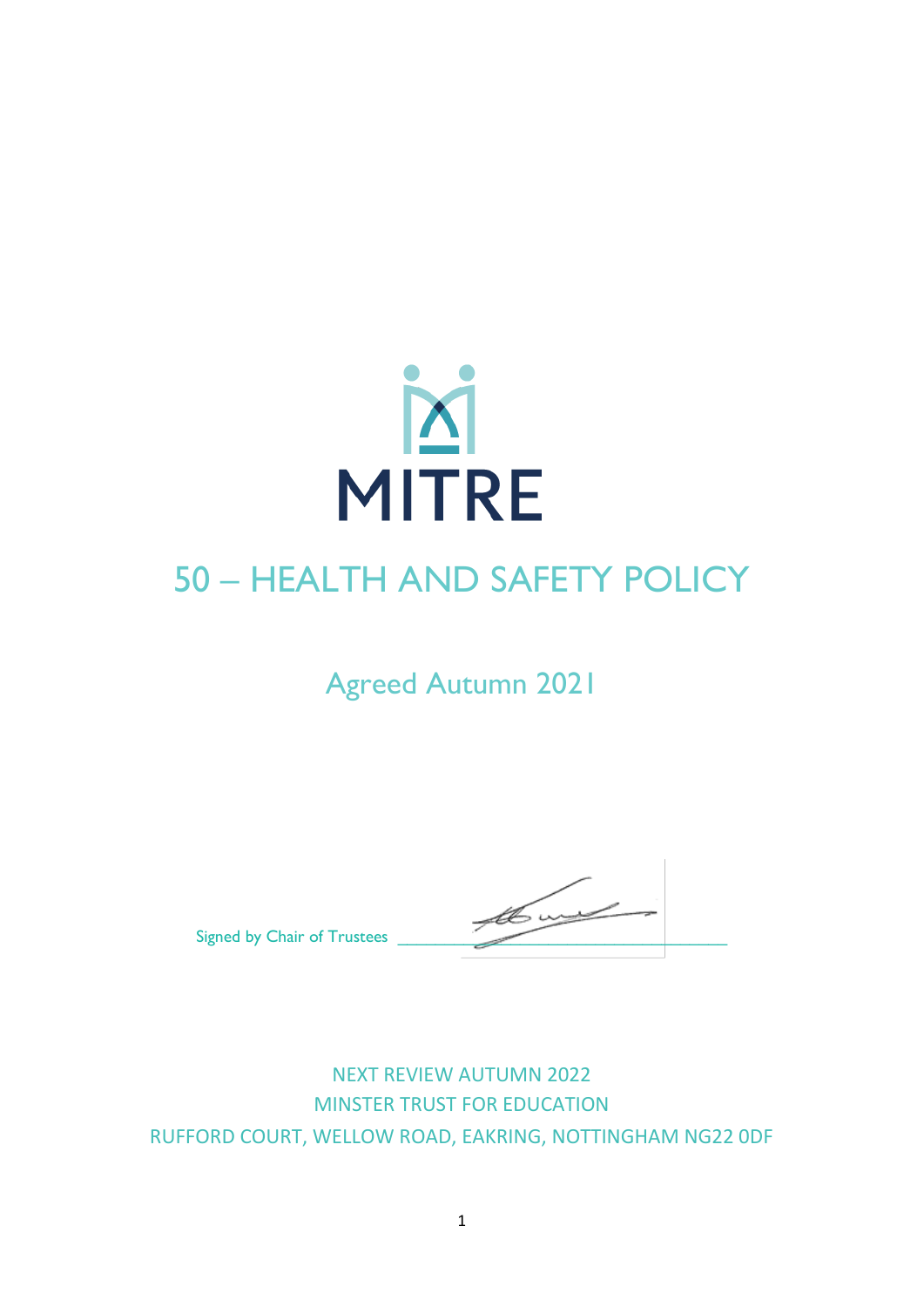| <b>Associated Documents:</b>                               |                                    |
|------------------------------------------------------------|------------------------------------|
| • Health and Safety Executive (Health and • Safety at Work | Please refer to the local Health   |
| Act 1974)                                                  | and Safety policies on each school |
| • Occupier's Liability 1957/1984                           | website.                           |
| • NCC Health and Safety Manual                             |                                    |
| • Education Visits Policy Documents                        |                                    |
| • Asbestos Log                                             |                                    |
| • Legionella Log                                           |                                    |
| • Fire Log                                                 |                                    |
|                                                            |                                    |
|                                                            |                                    |
|                                                            |                                    |
|                                                            |                                    |
|                                                            |                                    |
|                                                            |                                    |
|                                                            |                                    |
|                                                            |                                    |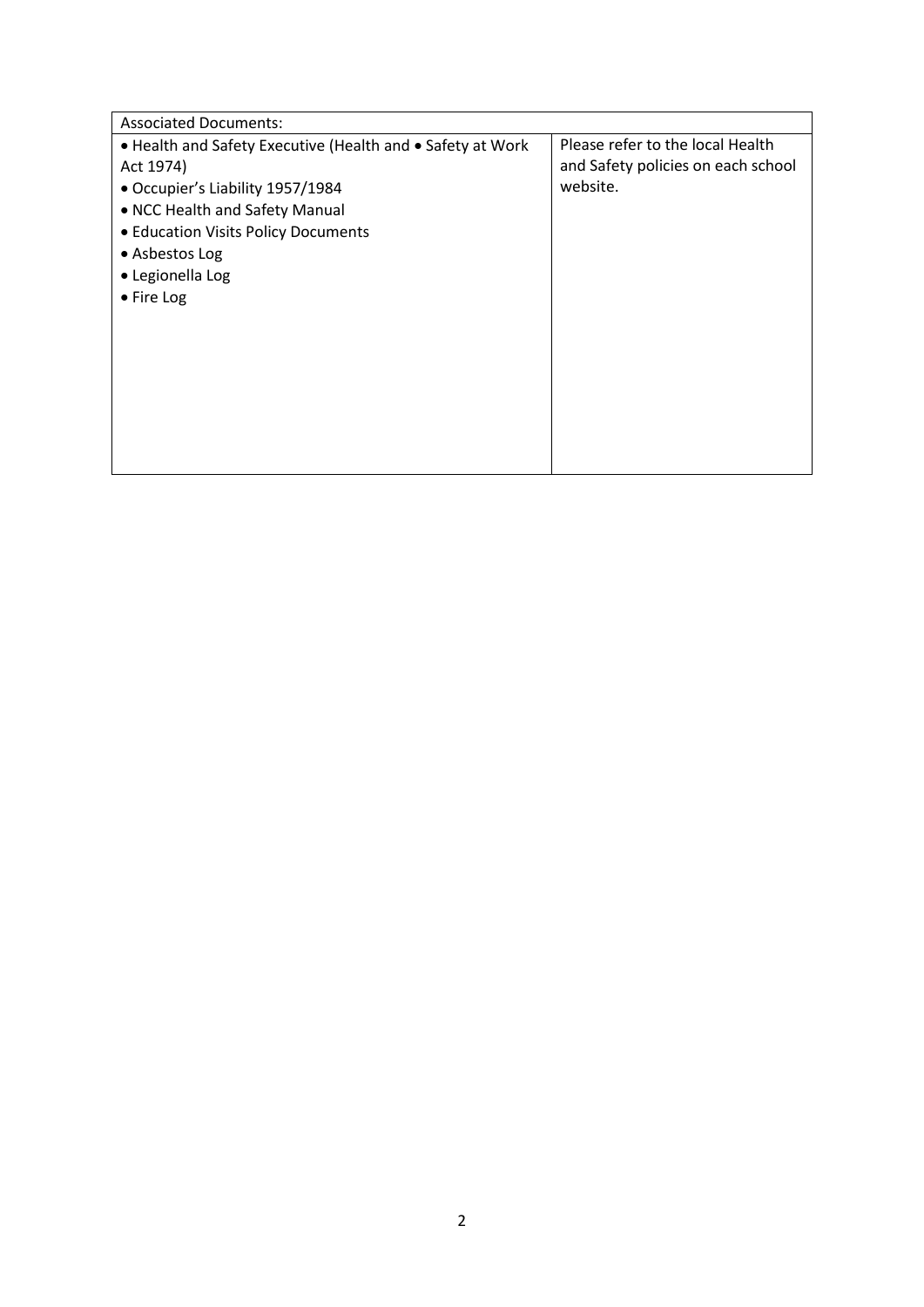This policy has been adopted by the Board of Trustees of Minster Trust for Education (MITRE) and is applicable across all academies that make up the group. In line with the MAT's Scheme of Delegation, this Policy must be duly applied by each Local Governing Body. This policy will be monitored regularly and reviewed formally by the Board of Trustees in line with the agreed timetable for policy review or sooner as events or legislation requires such change.

MITRE schools will identify their local arrangements which will be regularly reviewed and approved by the Local Governing Board for the following areas:

- Health and Safety Co-ordinators/representatives
- Health and Safety Training responsibility and documentation
- Fire and other emergencies including Fire prevention and detection equipment arrangements
- Locations of Main Service isolation points, i.e. water, electricity, gas
- Location of Accident book personnel in charge of Accident book
- List of First Aiders
- Location of First Aid boxes quantity and staff ownership/Travelling First Aid box
- Address/Telephone numbers of nearest medical centre/hospital and emergency facilities
- Educational Visits and Journeys/Work Experience
- Housekeeping and Disposal of waste including hazard reporting
- Repairs and maintenance
- Premises security
- Severe weather
- Risk Assessment register
- Lone working
- Manual Handling of People
- Manual Handling of Objects
- Manual Handling equipment including equipment provided for students with SEND
- Laboratory and Department Apparatus/ Equipment/Substances
- Portable electrical appliances
- Display Screen Equipment
- Personal Protective Equipment
- Respiratory Equipment
- Welfare Bullying/Harassment/Staff welfare
- Vehicles

# **Health and Safety Statement For Minster Trust for Education**

# Statement of Intent:

The Board of Trustees of MITRE will meet its responsibilities under the Health and Safety at Work Act and other health and safety legislation to provide safe and healthy working conditions for employees, and to ensure that their work does not adversely affect the health and safety of other people such as students, visitors and contractors.

The board via Local Governing Bodies and Senior Leadership Teams will ensure that effective consultation takes place with all employees on health and safety matters and that individuals are consulted trained and competent before allocating particular health and safety functions to them.

Where necessary the board will seek specialist advice to determine the risks to health and safety in the establishments and the precautions required to deal with them. This will be through contracted services from Nottinghamshire Local Authority.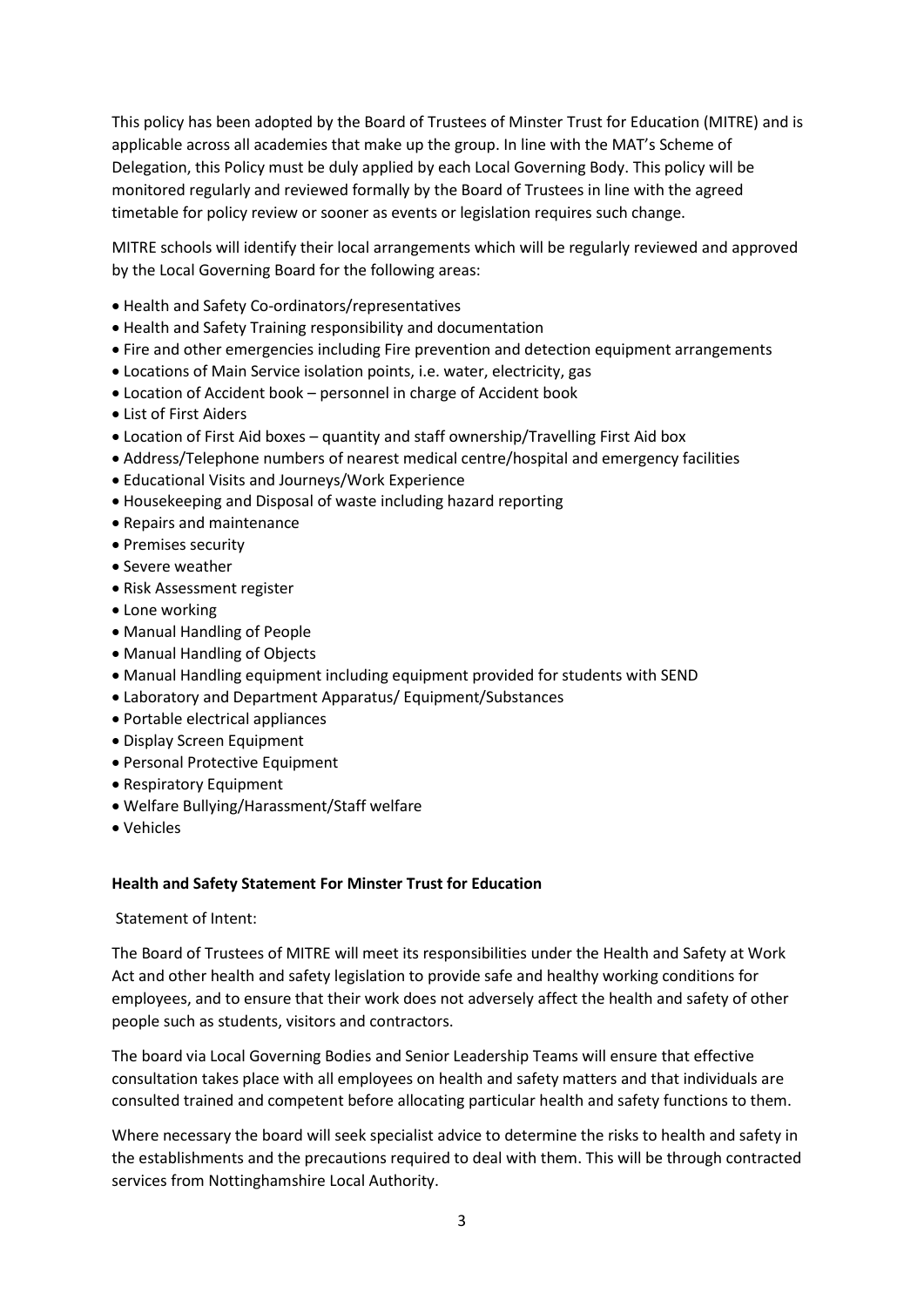The board via Local Governing Bodies and Senior Leadership Teams will provide sufficient information and training in health and safety matters to all employees in respect of the risk to their health and safety.

The board via the Local Governing Bodies and Senior Leadership Teams requires the support of all staff to enable the maintenance of high standards of health and safety in all the groups' sites and activities.

# **Responsibilities of the Local Governing Bodies**

- Ensuring that the school request Health and Safety advice from the Trust as required
- Complying with the LA's Health and Safety Policy, advice and arrangements (while we buy back H&S services from the LA)
- Formulating and ratifying the school's Health and Safety Statement and Health and Safety Plan, reviewed and documented annually
- Regular monitoring and review through a Health and Safety QA calendar and Health and Safety Committee meetings
- Reviewing Health and Safety arrangements regularly (at least once a year) and implementing new arrangements where necessary
- Ensuring that the site and premises are maintained in a safe condition and that appropriate funding is allocated
- Ensuring that risk assessments are made and recorded of all the school's work activities including those off site which could constitute a significant risk to the Health and Safety of employees or other persons
- Ensuring that the statement and other relevant Health and Safety documentation from the LA is drawn to the attention of all employees
- Prioritising action on Health and Safety matters where resources are required from the
- establishment's budget, seeking further advice where necessary and ensuring that action is taken
- Seeking specialist advice on Health and Safety which the establishment may not feel competent to deal with
- Promoting high standards of health and safety within the establishment
- Active and reactive monitoring of Health and Safety matters within the schools including Health and Safety inspection reports and accident reports

# **Responsibilities of the Head Teacher/Head of School**

• Providing a robust Health and Safety management system which addresses the following key areas of responsibility: -

- o Local Policies and Risk Assessments
- o Planning
- o Measuring and Performance
- o Audit and Review of Performance

• The day to day management of Health and Safety matters in the establishment in accordance with the policy and ensuring the Health and Safety arrangements are carried out in practice • Ensuring that Risk Assessments are made and recorded of all the School's work activities including those off site which could constitute a significant risk to the Health and Safety of employees or other persons and also specific student and staff risk assessments for individuals working in and being educated in the School